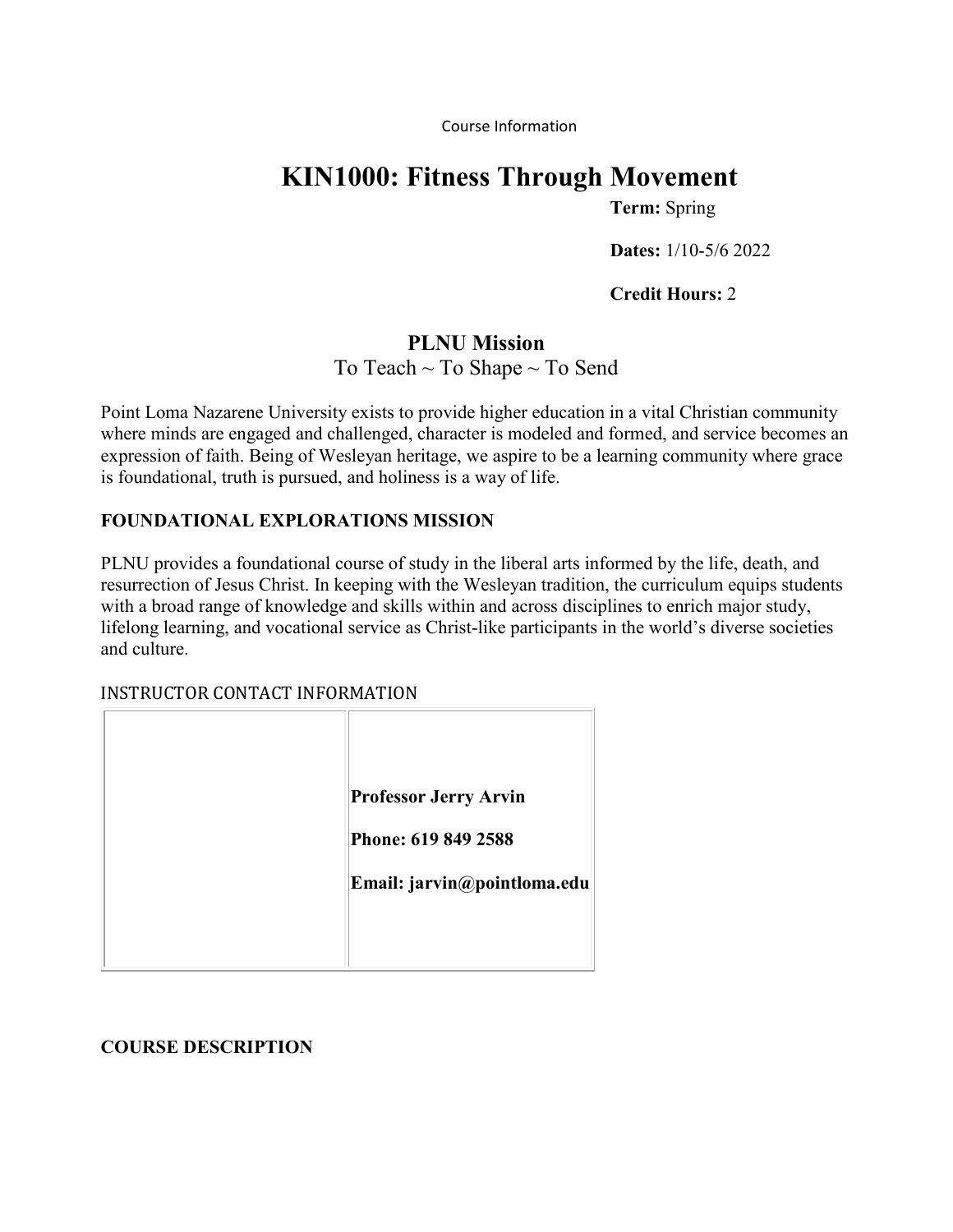The purpose of general education is to provide a common educational experience, to develop essential skills, and to provide a broad cultural background for personal and professional growth. The general education curriculum is listed under a four-fold division. This structure provides continuity with the Wesleyan approach to knowledge by emphasizing the human response as foundational to the developing, exploring, and seeking aspects of education. The divisions, although not mutually exclusive or allencompassing, organize similar themes relevant to faith and learning. Each complements the others, and, in each, conscious efforts are made to reveal connections, develop perspectives, and build synthetic thinking skills. These divisions are: Responding to the Sacred, Developing Cognitive Skills, Exploring an Interdependent World, and Seeking Cultural Perspectives.

# *INSTITUTIONAL LEARNING OUTCOMES (ILO)*

- 1. **Learning, Informed by our Faith in Christ** Students will acquire knowledge of human cultures and the physical and natural world while developing skills and habits of the mind that foster lifelong learning.
- 2. **Growing, In a Christ-Centered Faith Community** Students will develop a deeper and more informed understanding of others as they negotiate complex professional, environmental and social contexts.
- 3. **Serving, In a Context of Christian Faith** Students will serve locally and/or globally in vocational and social settings.

## *FOUNDATIONAL EXPLORATIONS LEARNING OUTCOME (FELO)*

• Students will develop an understanding of self that fosters personal well-being.

# *COURSE LEARNING OUTCOMES (CLO)*

After completing this course students will be able to:

- 1. Assess current personal lifestyle and develop a plan for lifelong wellness.
- 2. Explain how physical fitness health-related components contribute to health and wellness.
- 3. Identify benefits and risks of exercise.
- 4. Demonstrate fitness techniques to assess personal fitness state.
- 5. Perform physical fitness techniques individually or in a team to improve physical fitness levels.
- 6. Explain how nutrition relates to health and wellness by describing healthy nutritional habits and analyzing eating habits.
- 7. Design and demonstrate a personal nutrition program based on predetermined course criteria.

## *CREDIT HOUR INFORMATION*

In the interest of providing sufficient time to accomplish the stated Course Learning Outcomes, this class meets the PLNU credit hour policy for a 2 unit class delivered over 5 weeks. It is anticipated that students will spend a minimum of 37.5 participation hours per credit hour on their coursework. For this course, students will spend an estimated 75 total hours meeting the course learning outcomes. The time estimations are provided in the Canvas modules.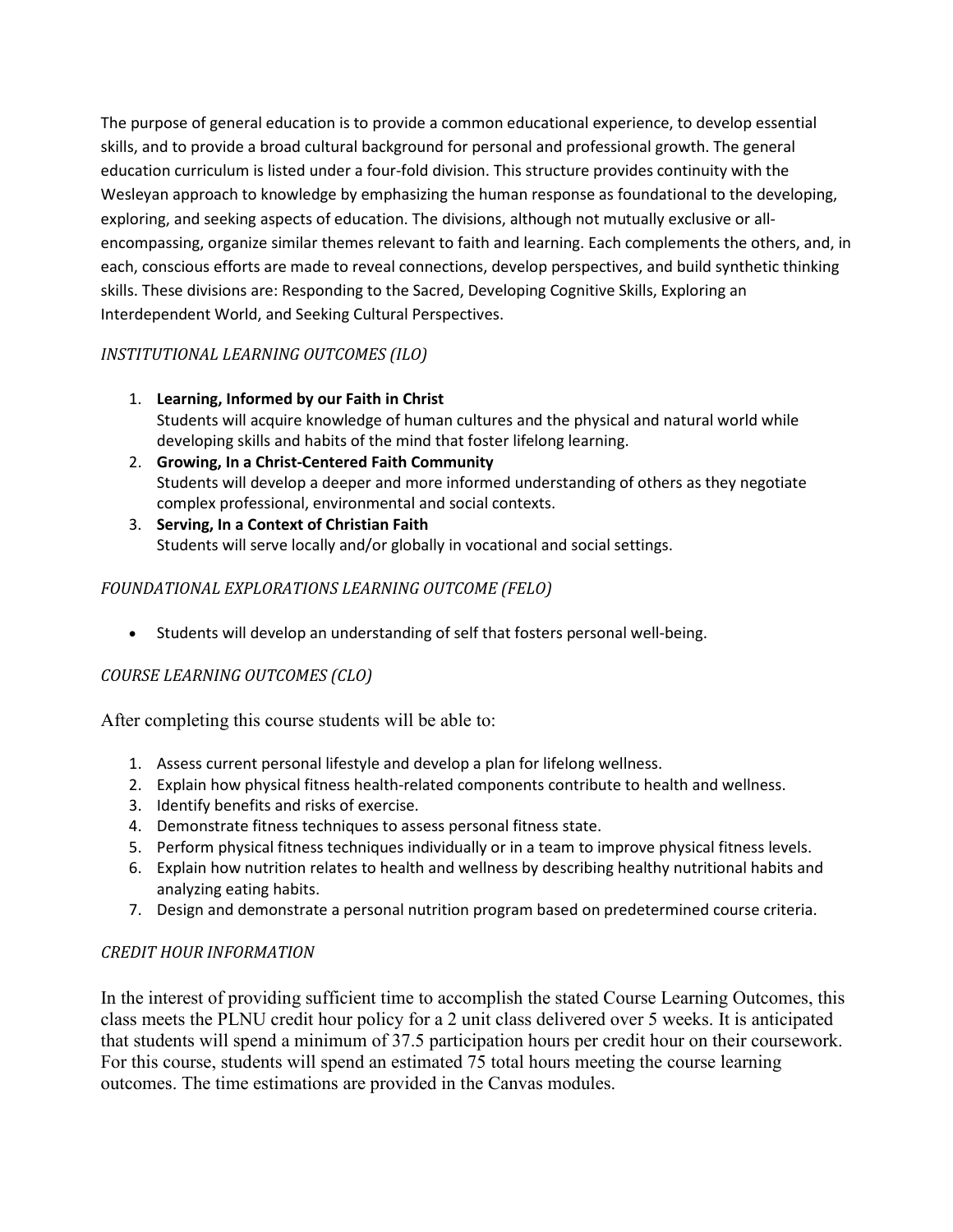#### *REQUIRED TEXT & RESOURCES*

#### **Required Text**

• Get Fit, Stay Fit, 7th edition by William Prentice

#### **Required Resource**

• [My Fitness Pal](https://www.myfitnesspal.com/) personal account

*Point Loma Nazarene University, as a non-profit educational institution, is entitled by law to use materials protected by the US Copyright Act for classroom education. Any use of those materials outside the class may violate the law.*

*ASSESSMENT AND GRADING*

| Grade Scale (Percentage) |                |
|--------------------------|----------------|
| A 93-100%                | C+ 76-79%      |
| $A - 90 - 92%$           | C 73-75%       |
| <b>B+</b> 87-89%         | $C - 70 - 72%$ |
| <b>B</b> 83-86%          | D 60-69%       |
| <b>B-80-82%</b>          | F Below 59%    |

*LEARNING MODULES*

**Module 1:** Getting Fit and Healthy Lifestyles

**Module 2:** Starting a Fitness Program

**Module 3:** Improving and Increasing Strength and Flexibility

**Module 4:** Performing Better Through Nutrition Quality and Fitness

**Module 5:** Living Life-Long Wellness

#### *LATE ASSIGNMENTS*

All assignments are to be submitted via Canvas by the end of the day no later than 11:59 pm (PT) on which they are due in order to receive credit. Late assignments will only be accepted if the student reaches out to the professor and proper conversations occur.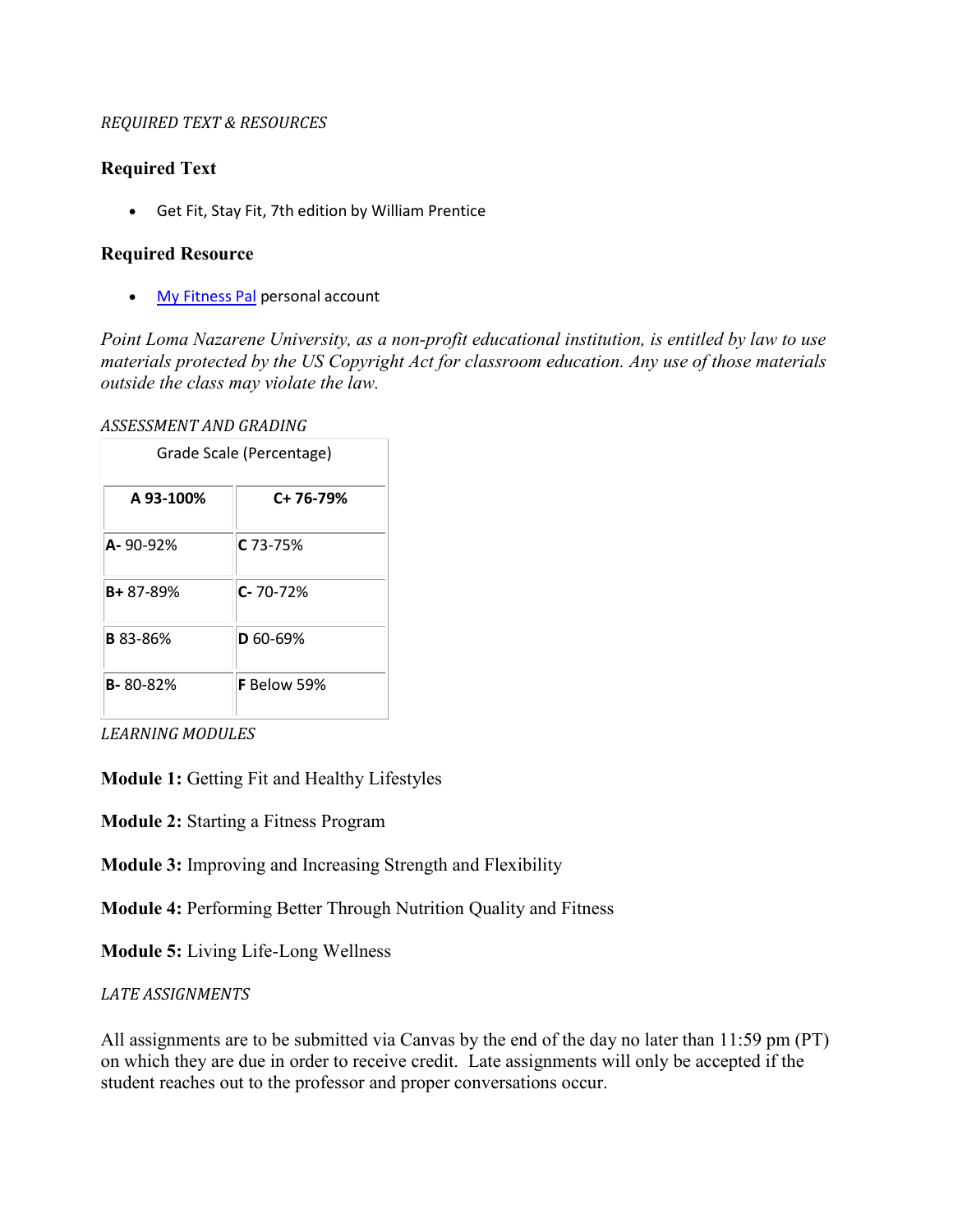#### *ACADEMIC HONESTY*

Students should demonstrate academic honesty by doing original work and by giving appropriate credit to the ideas of others. Academic dishonesty is the act of presenting information, ideas, and/or concepts as one's own when in reality they are the results of another person's creativity and effort. A faculty member who believes a situation involving academic dishonesty has been detected may assign a failing grade for that assignment or examination, or, depending on the seriousness of the offense, for the course. Faculty should follow and students may appeal using the procedure in the university Catalog. See [Academic Policies](https://catalog.pointloma.edu/content.php?catoid=41&navoid=2435#Academic_Honesty) for definitions of kinds of academic dishonesty and for further policy information.

#### *PLNU ATTENDANCE AND PARTICIPATION POLICY*

Regular and punctual attendance at all **synchronous** class sessions is considered essential to optimum academic achievement. If the student is absent for more than 10 percent of class sessions (virtual or face-to-face), the faculty member will issue a written warning of de-enrollment. If the absences exceed 20 percent, the student may be de-enrolled without notice until the university drop date or, after that date, receive the appropriate grade for their work and participation. In some courses, a portion of the credit hour content will be delivered **asynchronously** and attendance will be determined by submitting the assignments by the posted due dates. See [Academic Policies](https://catalog.pointloma.edu/content.php?catoid=46&navoid=2650#Class_Attendance) in the Undergraduate Academic Catalog. If absences exceed these limits but are due to university excused health issues, an exception will be granted.

### **Asynchronous Attendance/Participation Definition**

A day of attendance in asynchronous content is determined as contributing a substantive note, assignment, discussion, or submission by the posted due date. Failure to meet these standards will result in an absence for that day. Instructors will determine how many asynchronous attendance days are required each week.

## **FINAL EXAMINATION POLICY**

Successful completion of this class requires taking the final examination **on its scheduled day**. The final examination schedule is posted on the [Class Schedules](http://www.pointloma.edu/experience/academics/class-schedules) site. No requests for early examinations or alternative days will be approved.

## **PLNU COPYRIGHT POLICY**

Point Loma Nazarene University, as a non-profit educational institution, is entitled by law to use materials protected by the US Copyright Act for classroom education. Any use of those materials outside the class may violate the law.

## **USE OF TECHNOLOGY**

In order to be successful in the online environment, you'll need to meet the minimum technology and system requirements; please refer to the *[Technology and System Requirements](https://help.pointloma.edu/TDClient/1808/Portal/KB/ArticleDet?ID=108349)* information.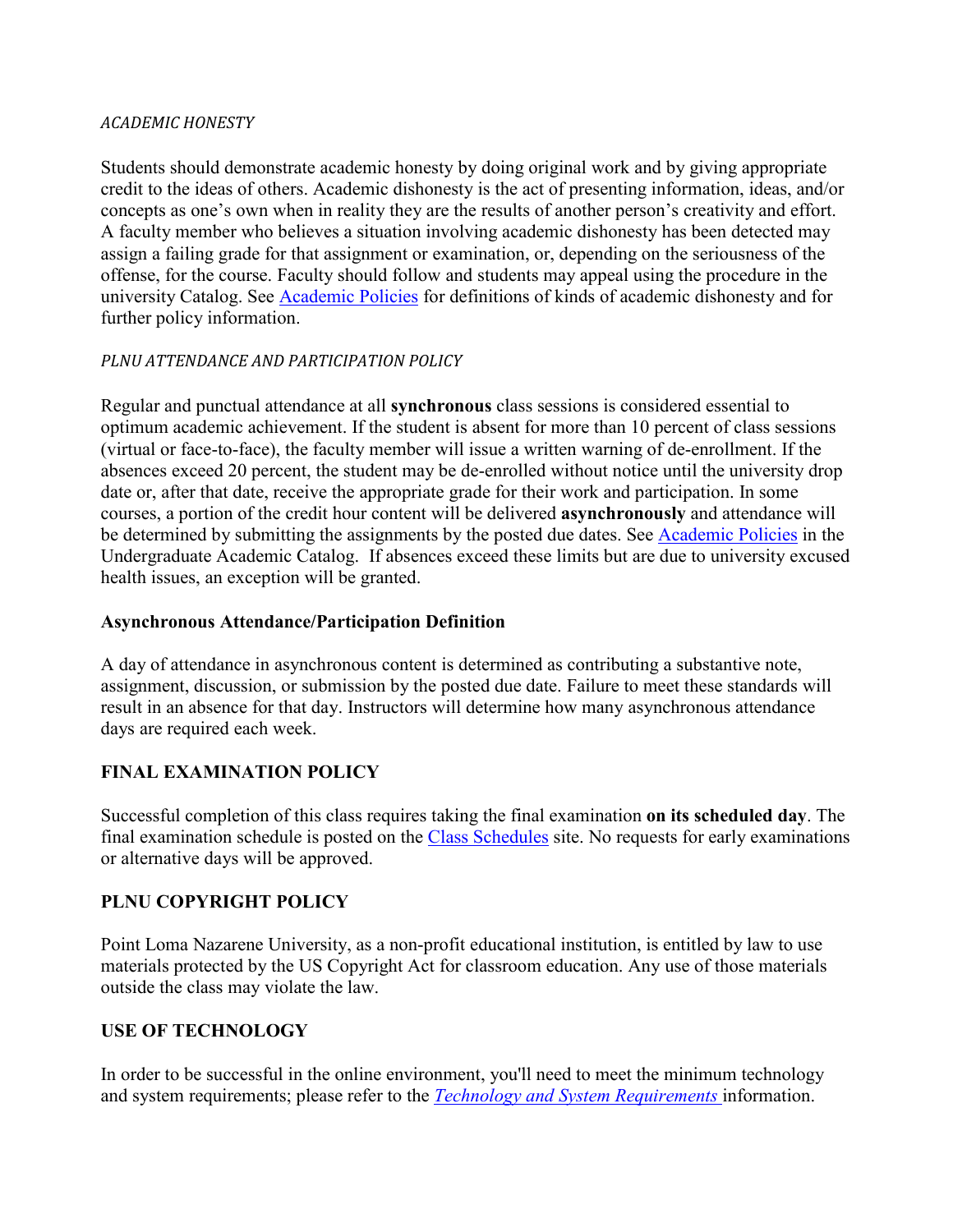Additionally, students are required to have headphone speakers compatible with their computer available to use. If a student is in need of technological resources please contact [student-tech](mailto:student-tech-request@pointloma.edu)[request@pointloma.edu.](mailto:student-tech-request@pointloma.edu)

Problems with technology do not relieve you of the responsibility of participating, turning in your assignments, or completing your class work.

# **PLNU ACADEMIC ACCOMMODATIONS POLICY**

While all students are expected to meet the minimum standards for completion of this course as established by the instructor, students with disabilities may require academic adjustments, modifications or auxiliary aids/services. At Point Loma Nazarene University (PLNU), these students are requested to register with the Disability Resource Center (DRC), located in the Bond Academic Center [\(DRC@pointloma.edu](mailto:DRC@pointloma.edu) or 619-849-2486). The DRC's policies and procedures for assisting such students in the development of an appropriate academic adjustment plan (AP) allows PLNU to comply with Section 504 of the Rehabilitation Act and the Americans with Disabilities Act. Section 504 prohibits discrimination against students with special needs and guarantees all qualified students equal access to and benefits of PLNU programs and activities. After the student files the required documentation, the DRC, in conjunction with the student, will develop an AP to meet that student's specific learning needs. The DRC will thereafter email the student's AP to all faculty who teach courses in which the student is enrolled each semester. The AP must be implemented in all such courses.

If students do not wish to avail themselves of some or all of the elements of their AP in a particular course, it is the responsibility of those students to notify their professor in that course. PLNU highly recommends that DRC students speak with their professors during the first two weeks of each semester about the applicability of their AP in that particular course and/or if they do not desire to take advantage of some or all of the elements of their AP in that course.

# **SPIRITUAL CARE**

Please be aware PLNU strives to be a place where you grow as whole persons. To this end, we provide resources for our students to encounter God and grow in their Christian faith.

If students have questions, a desire to meet with the chaplain or have prayer requests you can contact the [Office of Spiritual Development.](https://www.pointloma.edu/offices/spiritual-development)

# **STATE AUTHORIZATION**

State authorization is a formal determination by a state that Point Loma Nazarene University is approved to conduct activities regulated by that state. In certain states outside California, Point Loma Nazarene University is not authorized to enroll online (distance education) students. If a student moves to another state after admission to the program and/or enrollment in an online course, continuation within the program and/or course will depend on whether Point Loma Nazarene University is authorized to offer distance education courses in that state. It is the student's responsibility to notify the institution of any change in his or her physical location. Refer to the